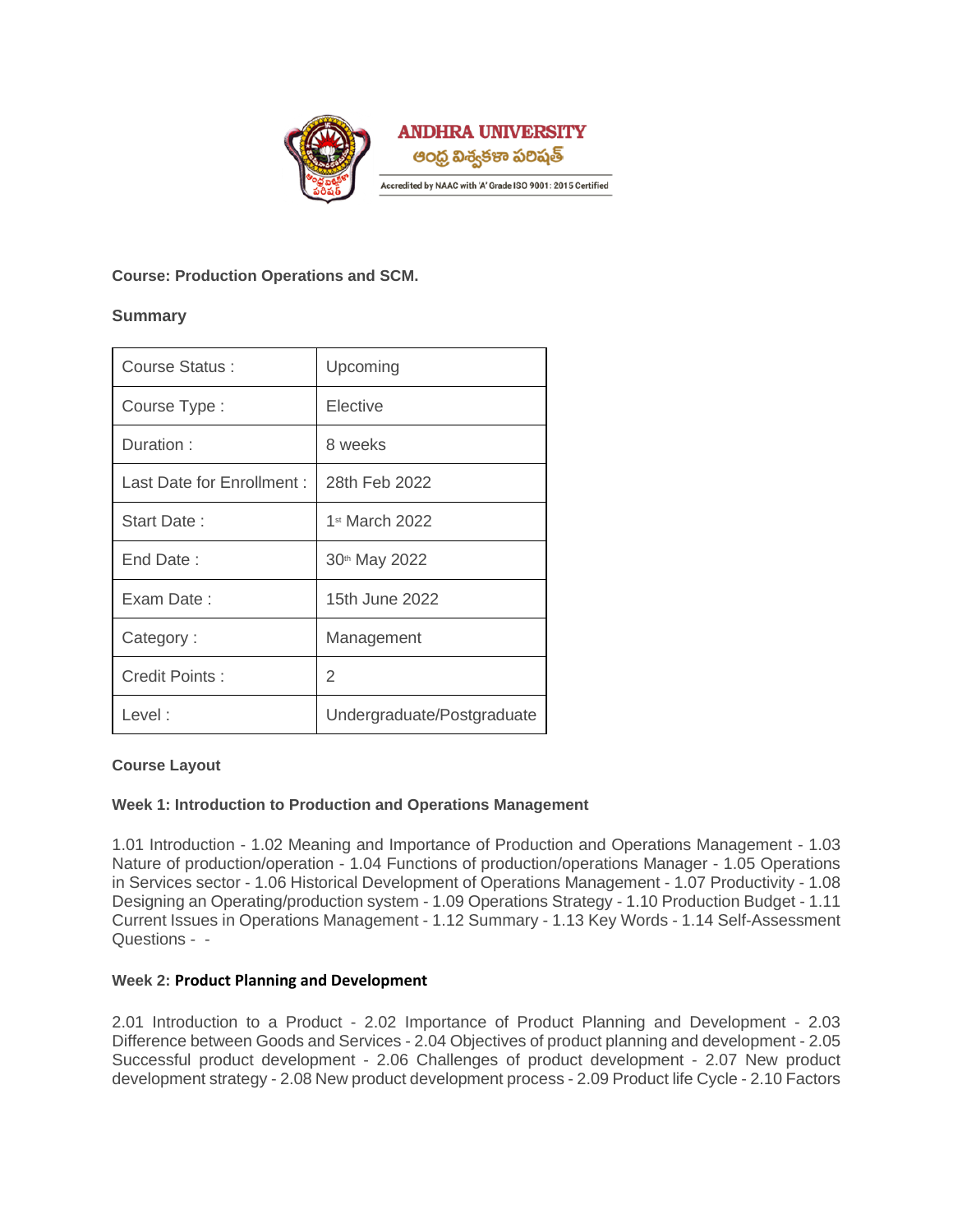to be considered in new product planning - 2.11 Summary - 2.12 Key Words - 2.13 Self-Assessment Questions

### **Week 3: Facility Planning**

3.01 Introduction - 3.02 Importance of Facility Planning - 3.03 Factors affecting location Decisions - 3.04 Merits and Demerits of different locations - 3.05 Location Rating Models - 3.06 Facility Layout - 3.07 Objectives of Good Plant Layout - 3.08 Principles of Plant Layout - 3.09 Types of Layout - 3.10 Summary - 3.11 Key Words - 3.12 Self-Assessment Questions - -

## **Week 4: Product Planning and Control (PPC)**

4.01 Introduction - 4.02 Importance of Product Planning and Control (PPC) - 4.03 Functions of PPC Department - 4.04 Phases in Production Planning and Control - 4.05 Production Planning - 4.06 Factors determining Production Planning - 4.07 Production Planning System - 4.08 Production Control - 4.09 Production Control System - 4.10 Benefits of PPC - 4.11 Limitations of PPC - 4.12 Summary - 4.13 Key Words - 4.14 Self-Assessment Questions - -

#### **Week 5: Vendor Relation and Purchase Management**

5.01 Introduction - 5.02 Importance of Vendor Relations and Purchase Management - 5.03 Functions of Purchase Department - 5.04 Determining Purchasing Needs - 5.05 Preparation of Purchase Budget - 5.06 Vendor Relation Management - 5.07 Vendor Rating and Comparison - 5.08 Negotiations with a Suppliers - 5.09 Issue of Purchase Orders - 5.10 Receiving goods and Inspection - 5.11 Payment to supplier as per terms - 5.12 Follow up and evaluation - 5.13 Make or Buy Decisions - 5.14 Procurement Presentation - 5.15 Do's and don'ts in Procurement Strategy Decisions - 5.16 Collaborative Procurement - 5.17 Supply Risk - 5.18 Procurement Reports - 5.19 Procurement & Finance Collaboration - 5.20 Strategic Sourcing - 5.21 Procurement Ethics - 5.22 Summary - 5.23 Key Words - 5.24 Self-Assessment Questions

#### **Week 6: Management of Inventory**

6.01Introduction - 6.02Importance of Inventory Management - 6.03Classification of Inventory - 6.04Inventory Costs - 6.05Inventory Levels - 6.06Methods of Inventory Valuation and Issues - 6.07 Economic Order Quantity (EOQ) - 6.08 EOQ and Discount offers - 6.09 Inventory Turnover analysis - 6.10 Selective Inventory Control - 6.11 ABC analysis - 6.12 Summary - 6.13 Key Words - 6.14 Self-Assessment Questions

#### **Week 7: Introduction to Logistics, Warehouse and Stores Management**

7.01 Introduction - 7.02 Importance of Logistics Management - 7.03 Objectives of Logistics Management - 7.04 Activities Included in Logistics - 7.05 Logistics Value proposition - 7.06 Integrated Logistics - 7.07 Logistics Costing - 7.08 Logistics Performance Measurement - 7.09 Designing Distribution Networks - 7.10 E Business Models - 7.11 Summary - 7.12 Key Words - 7.13 Self-Assessment Questions - - 8.01Introduction - 8.02Warehouse Management - 8.03Storehouse Operations - 8.04Material Handling - 8.05Packaging - 8.06Scrap/Waste Disposal - 8.07Transportation Management - 8.08Transportation documentation - 8.09Summary - 8.10Key Words - 8.11Self Assessment Questions